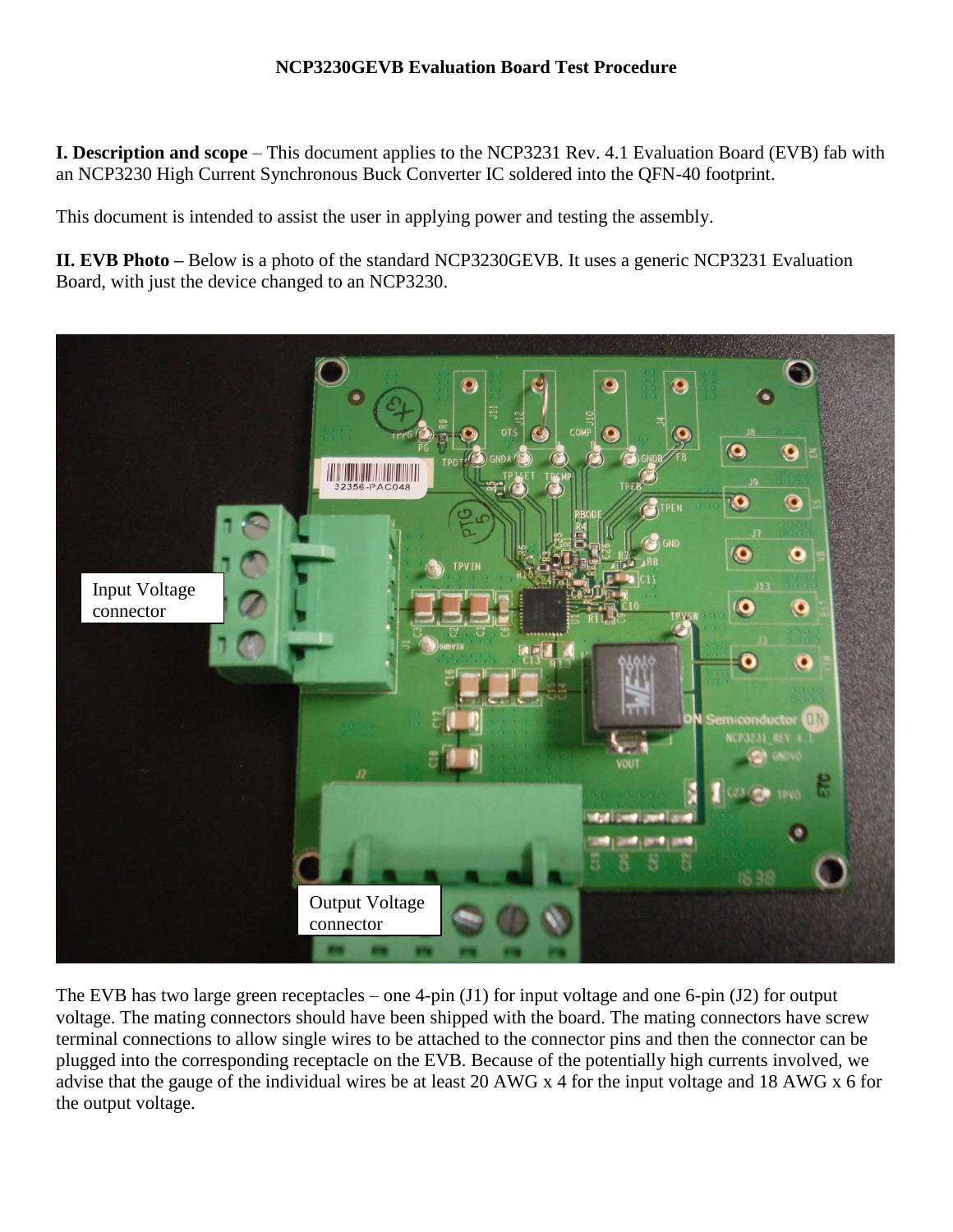## **NCP3230GEVB Evaluation Board Test Procedure**

**III. Setup and Procedure** – Using the mating connectors provided, connect a power supply capable of 20 V and 10 A to the input voltage connector (J1). Set the input voltage to  $\sim$  5 V and the current limit to 2 A or less. Connect the mating connector for the output voltage (J2) to the EVB and the other end to an electronic load capable of sinking at least 40 A, which is greater than the typical current limit of the NCP3230 EVB.

After verifying the correct input and load connections and verifying the input voltage and current limit settings of the input supply, turn on power to the EVB. If no values were changed on the EVB prior to this, the output voltage should be 3.3 V  $\pm$ 10 mV. Connect an oscilloscope probe to the TPVSW test point and verify that the switching frequency is 500 kHz ±5 kHz. At this time you may also start raising the input supply voltage up to the maximum of 18 V to verify that the EVB will operate at that voltage.

To test the current limit of the EVB, set the electronic load to 25 A. Increase the current limit of the input supply to at least 15 A and set the input voltage to a value of 12 V. This is a good starting point for testing the current limit.

With the EVB operating with these conditions, turn on the load and verify that the EVB can source the typical maximum of 25 A. Slowly increase the load setting until current limit is reached and the EVB enters hiccup operation. This can be detected by observing the switch node waveform on the oscilloscope and noting when the waveform has long periods of no switching activity. The scope's time base may need to be slowed to  $\sim 1$ ms/div. in order to observe this correctly. This behavior can also be detected by noting that the output voltage will be ~zero V. Releasing the load will cause the EVB re-start and return to the regulated output voltage.

The typical current limit is approx. 31 A. This value is based on the typical Rds(on)/ISET parameter published in the data sheet and the default operating conditions of the EVB at an input voltage of  $+12$  V, so this will not be an exact number or necessarily the same from board to board or application to application.